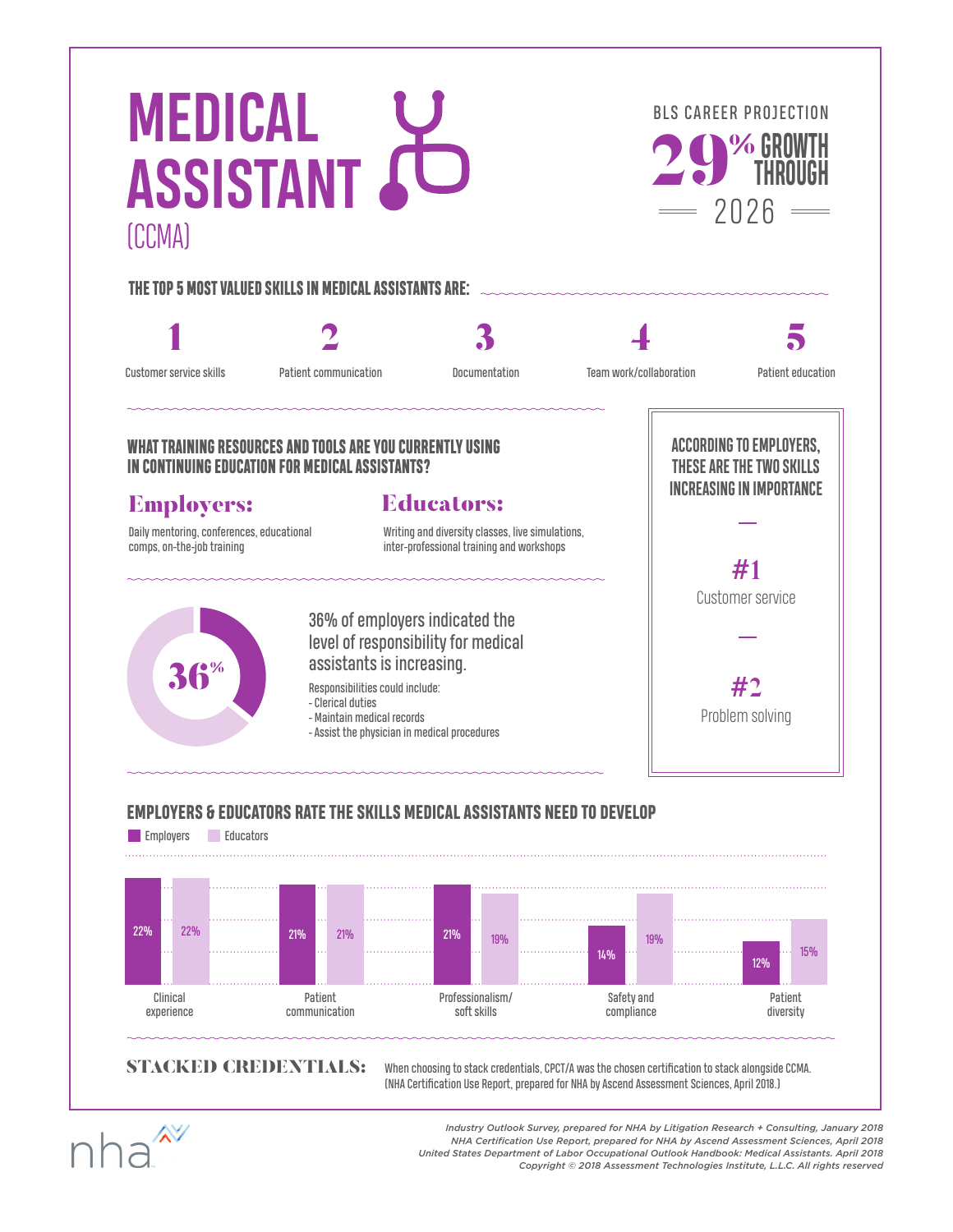

Critical thinking 19% Patient communication 23% 21% Time management 17% ... 16% Patient diversity 14% 19% Medical laws and ethics 12% 13%

STACKED CREDENTIALS: When choosing to stack credentials, CPCT/A was the chosen certification to stack alongside CPhT. (NHA Certification Use Report, prepared for NHA by Ascend Assessment Sciences, April 2018.)



*Industry Outlook Survey, prepared for NHA by Litigation Research + Consulting, January 2018 NHA Certification Use Report, prepared for NHA by Ascend Assessment Sciences, April 2018 United States Department of Labor Occupational Outlook Handbook: Pharmacy Technicians. April 2018 Copyright © 2018 Assessment Technologies Institute, L.L.C. All rights reserved*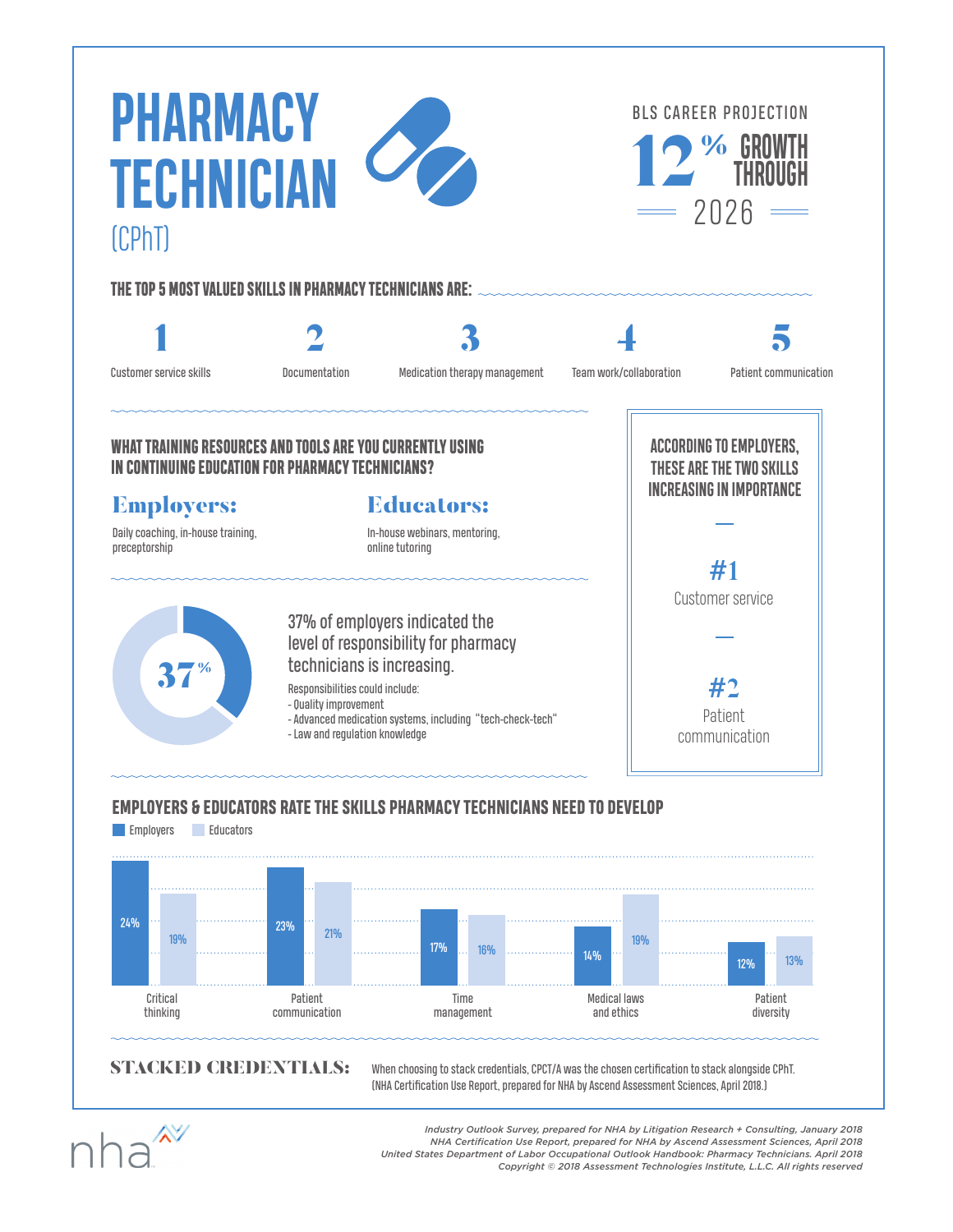

Patient communication

Critical thinking

Time management

STACKED CREDENTIALS: When choosing to stack credentials, CCMA was the chosen certification to stack alongside CPCT/A. (NHA Certification Use Report, prepared for NHA by Ascend Assessment Sciences, April 2018.)



*Industry Outlook Survey, prepared for NHA by Litigation Research + Consulting, January 2018 NHA Certification Use Report, prepared for NHA by Ascend Assessment Sciences, April 2018 United States Department of Labor Occupational Outlook Handbook: Pharmacy Technicians. April 2018 Copyright © 2018 Assessment Technologies Institute, L.L.C. All rights reserved*

Patient diversity Medical laws and ethics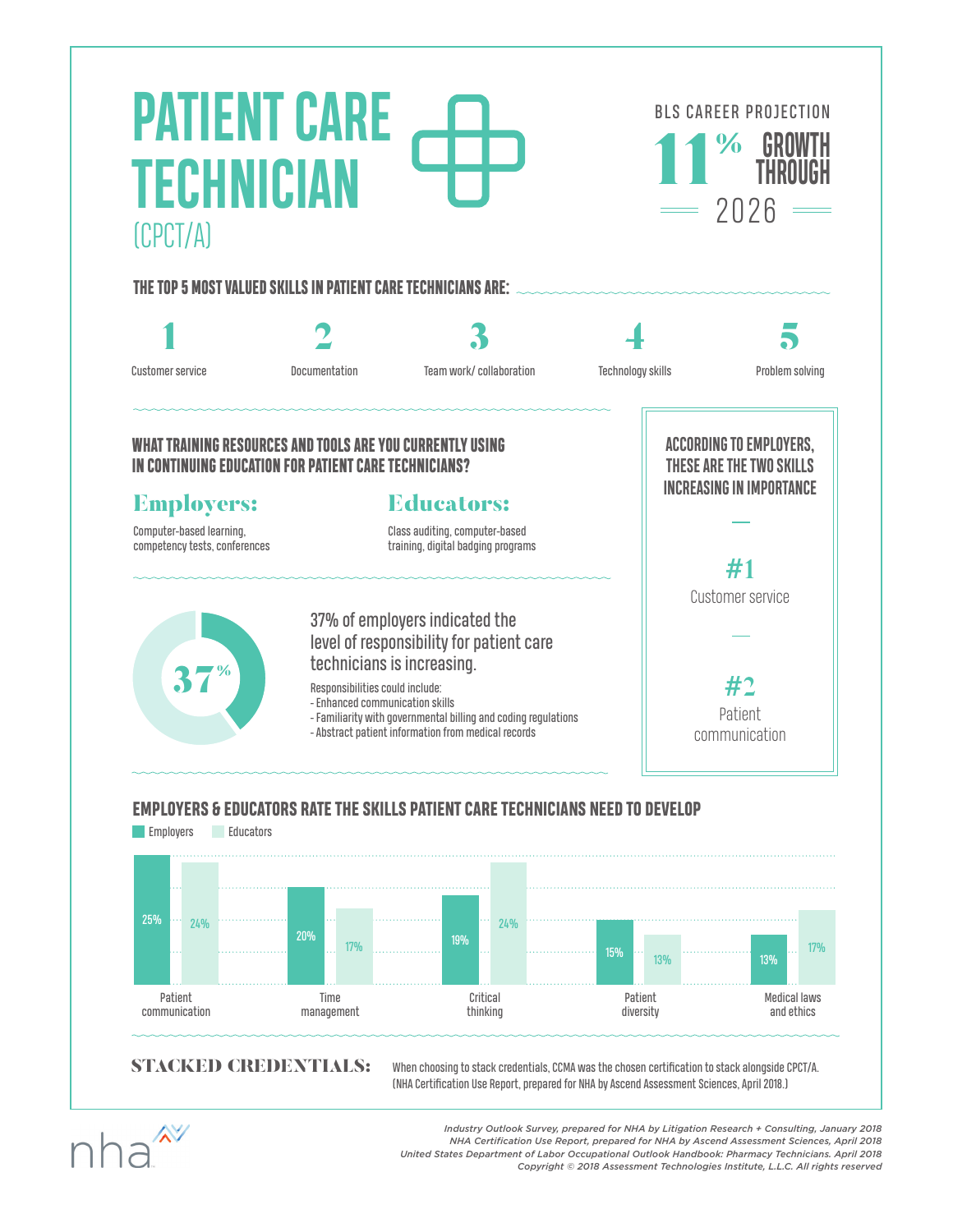



STACKED CREDENTIALS: When choosing to stack credentials, CCMA was the chosen certification to stack alongside CBCS. (NHA Certification Use Report, prepared for NHA by Ascend Assessment Sciences, April 2018.)



*Industry Outlook Survey, prepared for NHA by Litigation Research + Consulting, January 2018 NHA Certification Use Report, prepared for NHA by Ascend Assessment Sciences, April 2018 United States Department of Labor Occupational Outlook Handbook: Medical Records and Health Information Technicians. April 2018 Copyright © 2018 Assessment Technologies Institute, L.L.C. All rights reserved*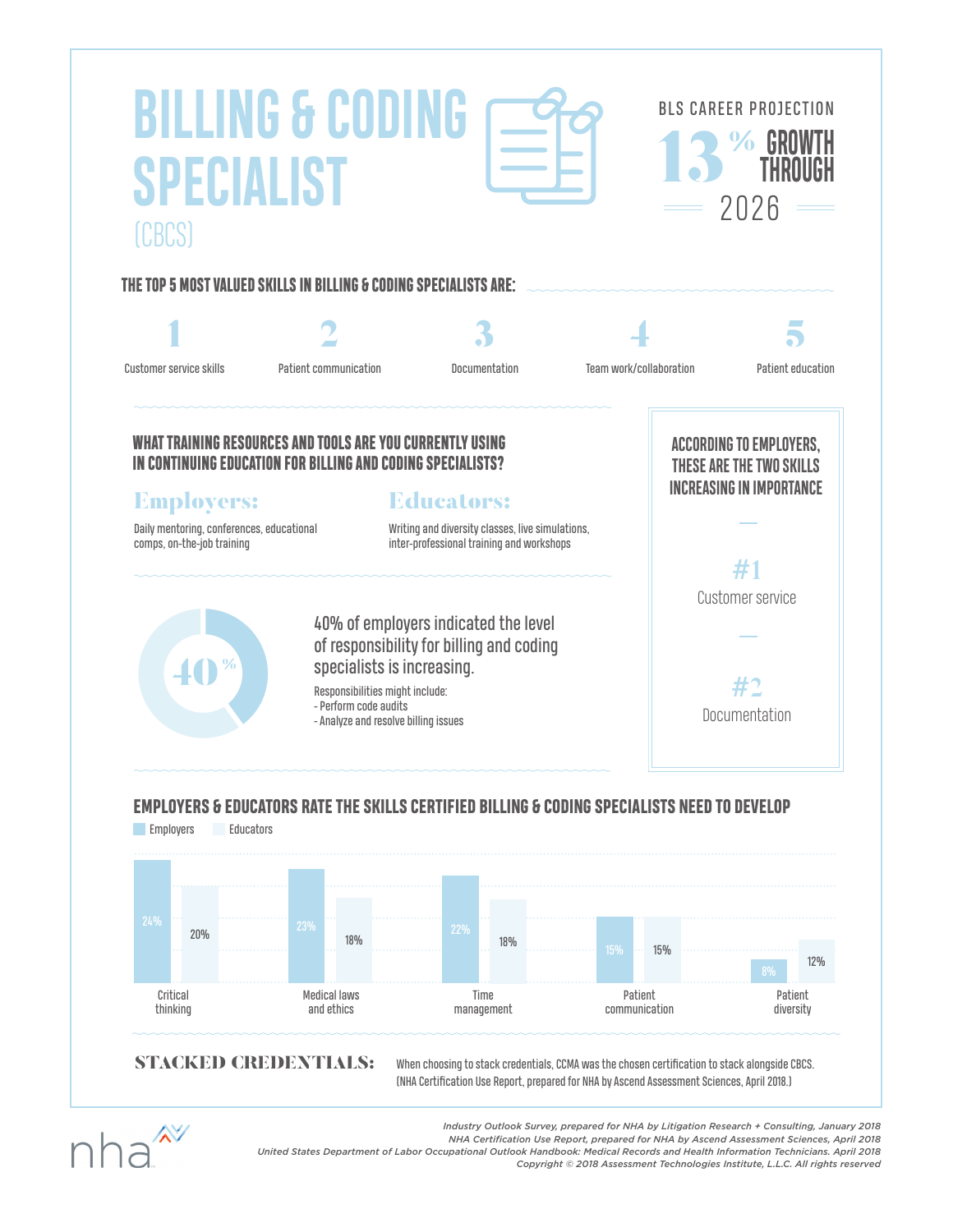# **Allied Health Professionals Impact Patient Care**

**EMPLOYERS ARE DEVELOPING ALLIED HEALTH PROFESSIONALS IN MULTIPLE WAYS**



#### **EMPLOYERS ARE USING THREE METHODS TO IMPROVE AND DEVELOP SOFT SKILLS**





*Industry Outlook Survey, prepared for NHA by Litigation Research + Consulting, January 2018 Copyright © 2018 Assessment Technologies Institute, L.L.C. All rights reserved*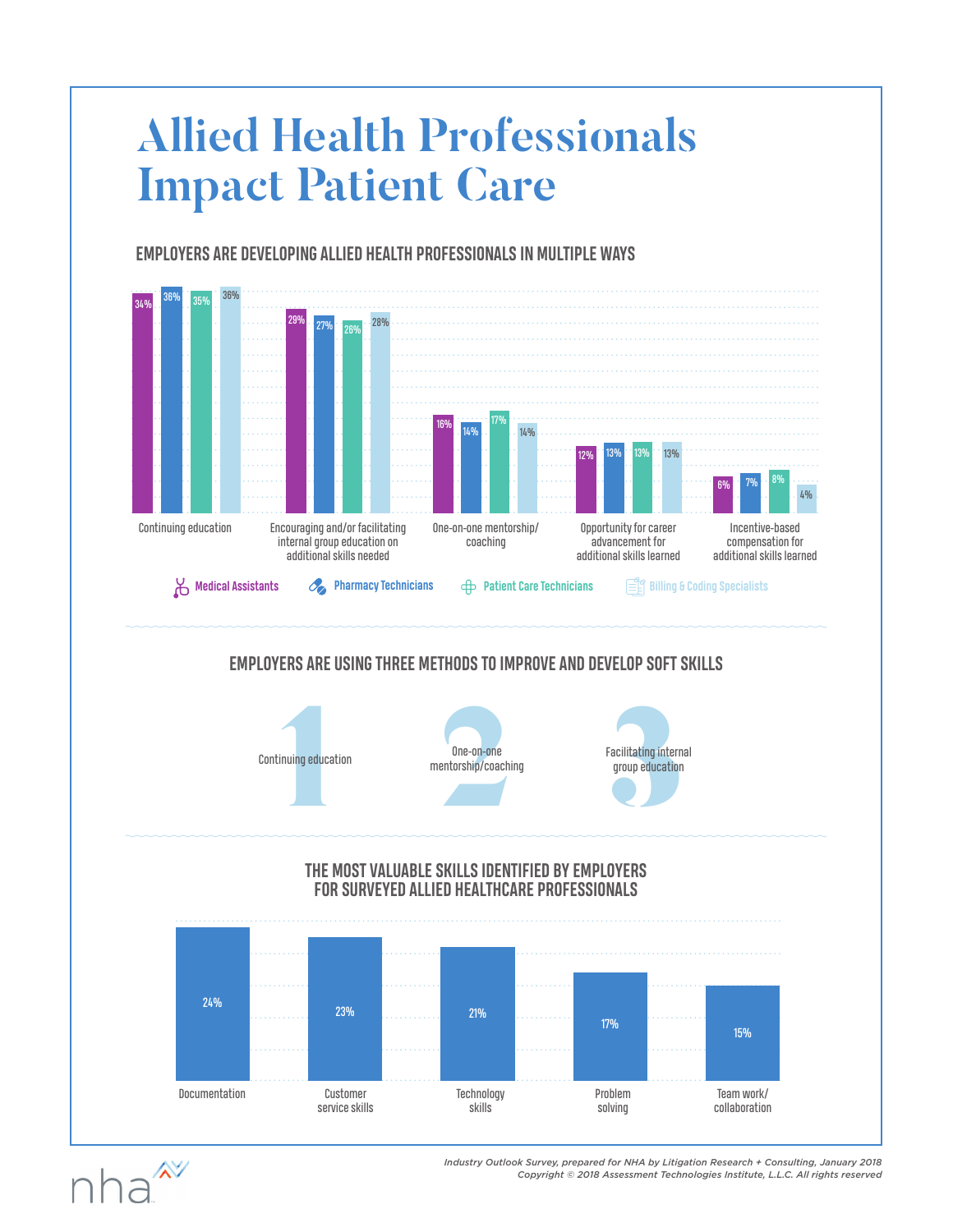# **Understanding the Value of the Educator and Employer Relationship**

**EMPLOYERS WERE ASKED: WHICH OF THE FOLLOWING IS VALUABLE REGARDING RELATIONSHIPS AND COLLABORATION WITH EDUCATORS?**



#### **ACCORDING TO EMPLOYERS, GREATER COLLABORATION AND COMMUNICATION ARE CRITICAL TO IMPROVING THEIR RELATIONSHIP**



## **OF EMPLOYERS AND EDUCATORS BELIEVE THERE IS VALUE IN A COLLABORATIVE RELATIONSHIP**